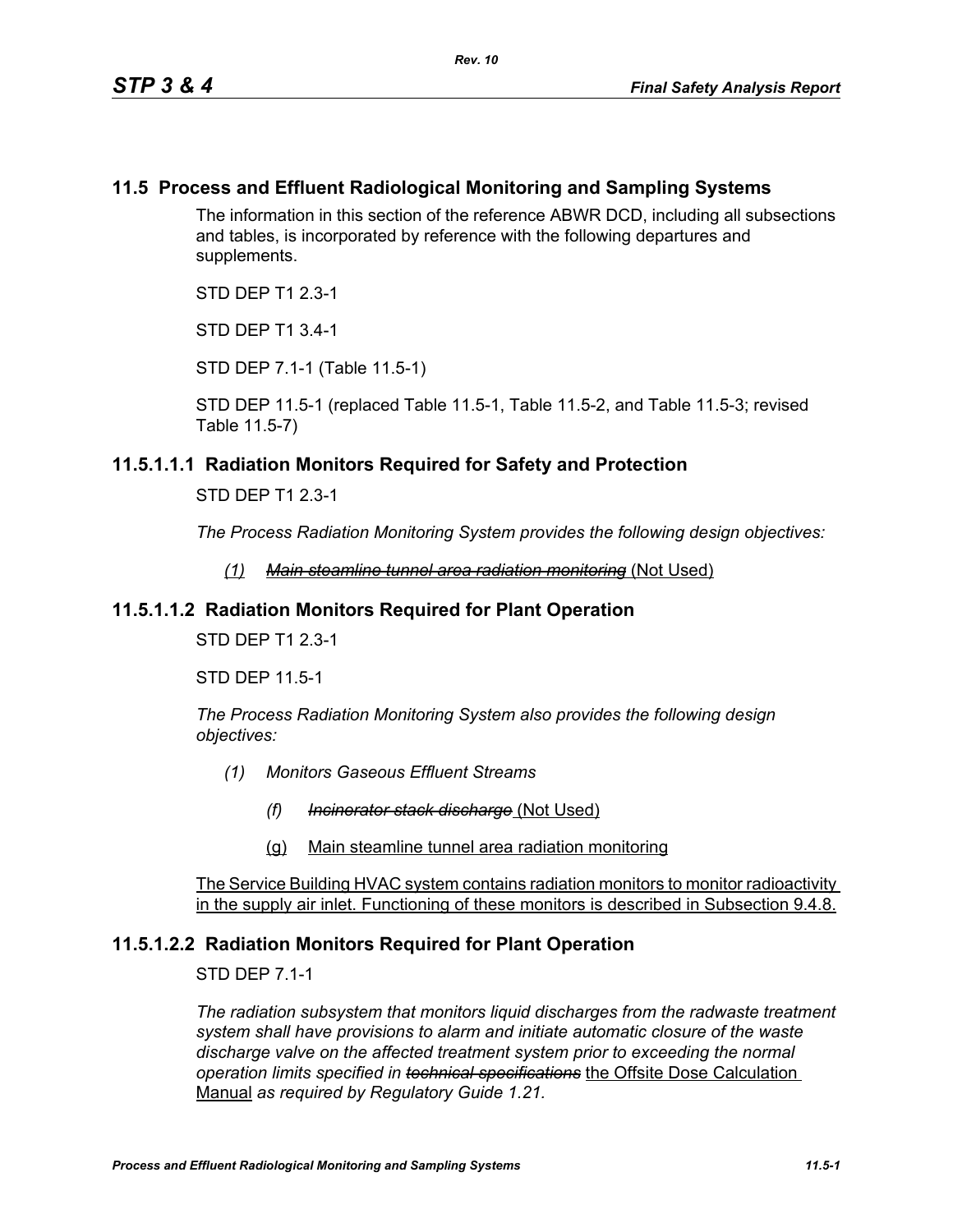## **11.5.2.1.1 Main Steamline (MSL) Radiation Monitoring**

STD DEP T1 2.3-1

This departure changes Main Steamline Radiation Monitors from safety to non-safety. Therefore, this section has been moved to Subsection 11.5.2.2.12.

## <span id="page-1-0"></span>**11.5.2.1.2 Reactor Building HVAC Radiation Monitoring**

STD DEP 11.5-1

*The system consists of four redundant instrument channels. Each channel consists of a digital gamma-sensitive GM detector and a control room radiation monitor. Power is supplied to channels A, B, C, and D monitors from vital 120 VAC Divisions 1, 2, 3 and 4, respectively. A two-pen recorder powered from the 120 VAC instrument bus allows the output of any two channels to be recorded by the use of selection switches.*

*Each radiation monitor has four* three *trip circuits: two upscale one downscale and one inoperative similar to MSL radiation monitors* and one downscale/inoperative.

*A high-high, inoperative or a downscale* downscale/inoperative *trip in the radiation monitor results in a channel trip which is provided to LDS. Any two-out-of-four channel trips will result in the initiation by LDS of the Standby Gas Treatment System (SGTS) and in the isolation of the secondary containment (including closure of the containment purge and vent valves and closure of the Reactor Building ventilating exhaust isolation valves).*

*Each radiation monitor will display the measured radiation level in mGy/h* mSv/h.

## **11.5.2.1.3 Fuel Handling Area Ventilation Exhaust Radiation**

STD DEP 11.5-1

*This subsystem monitors the radiation level in the fuel handling area ventilation exhaust duct. The system consists of four channels which are physically and electrically independent of each other. Each channel consists of a digital gammasensitive GM detector and a control room radiation monitor. Power for channels A, B, C, and D is supplied from the vital 120 VAC Divisions 1, 2, 3 and 4, respectively.*

*Each radiation monitor has four* three *trip circuits: two upscale one downscale and one inoperative similar to the MSL radiation monitors* and one downscale/inoperative. *This subsystem performs the same trip functions as those described in Subsection [11.5.2.1.2](#page-1-0) for the Reactor Building HVAC exhaust radiation monitoring.*

## **11.5.2.1.4 Control Building HVAC Radiation Monitoring**

STD DEP 11.5-1

*The Control Building HVAC Radiation Monitoring Subsystem is provided to detect the radiation level in the normal outdoor air supply, automatically closes the outdoor air intake and the exhaust dampers, and initiates automatically the emergency air filtration*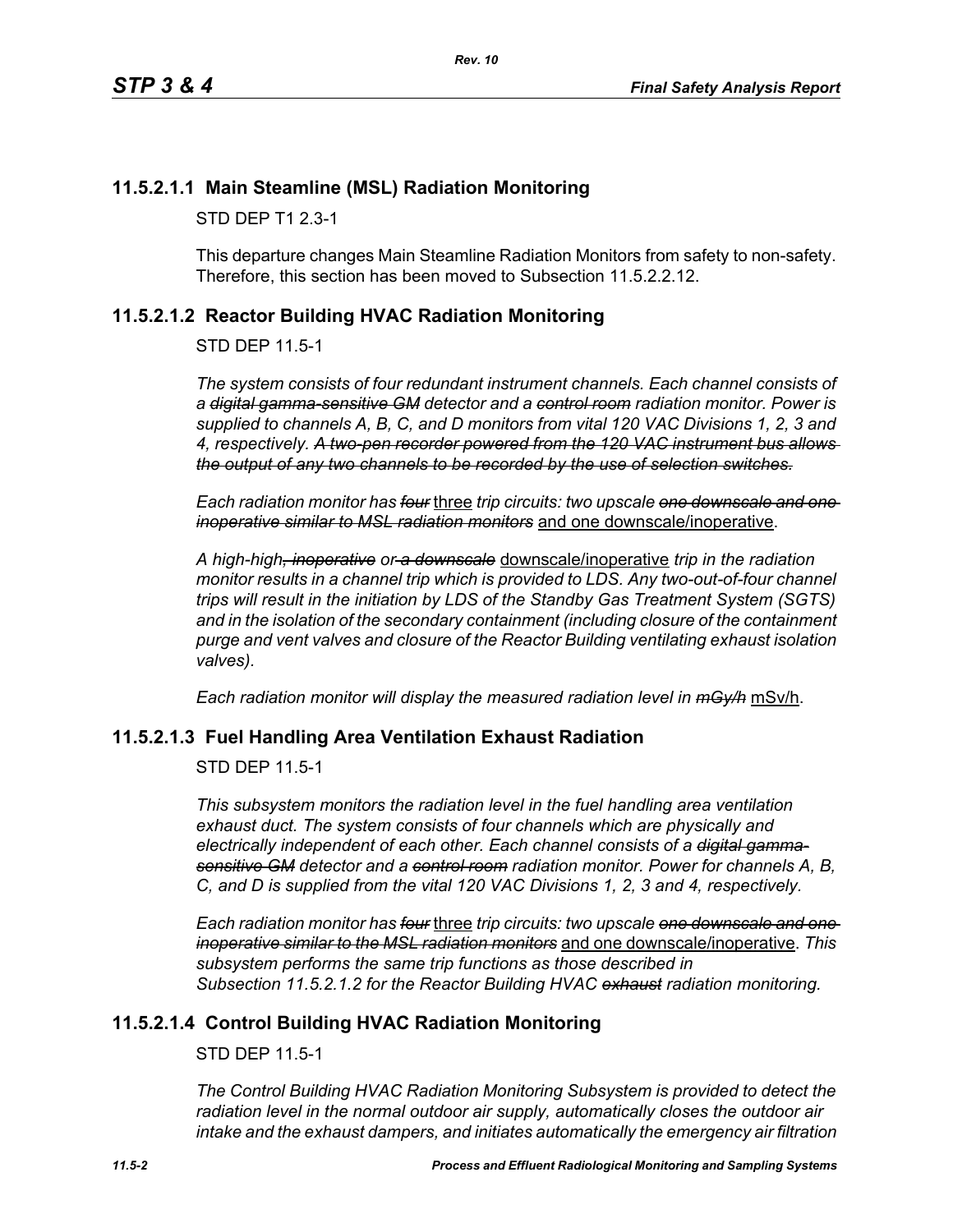*system. The emergency air filtration system fans shall be started and area exhaust fans stopped on high radiation.*

*Each radiation channel consists of a digital gamma-sensitive GM detector and a radiation monitor which is located in the control room.*

*Each radiation monitor has four* three trip circuits: two upscale *one inoperative and one downscale* and one downscale/inoperative. *All trips are displayed on the appropriate radiation monitor and each actuates a control room annunciator.*

## **11.5.2.1.5 Drywell Sumps Discharge Radiation Monitoring**

STD DEP 11.5-1

*This subsystem monitors the radiation level in the liquid waste transferred in the drain line from the drywell LCW and HCW sumps to the Radwaste System. One monitoring channel is provided in each sump drain line. Each channel uses an ionization chamber which* detector *is located on the drain line from the sump just downstream from the outboard isolation valve. The output from each sensor* detector *is fed to a radiation monitor in the control room for display, recording and annunciation.*

## **11.5.2.2.1 Offgas Pre-Treatment Radiation Monitoring**

STD DEP 11.5-1

*A continuous sample is extracted from the offgas pipe via a stainless steel sample line. It is then passed through a sample chamber and a sample panel before being returned to the suction side of the steam jet air ejector (SJAE). The sample chamber is a stainless steel pipe which is internally polished to minimize plateout. It can be purged with room air to check detector response to background radiation by using a three-way*  solenoid-operated valve. The valve is controlled by a switch located in the main control room. The sample panel measures and indicates sample line flow. A <del>digital gamma</del>*sensitive GM detector is positioned adjacent to the vertical sample chamber and is connected to radiation monitors in the main control room* which then send the data to the main control room to display.

*The radiation monitor has four* three *trip circuits: two upscale (high-high and high)*, *one downscale and one inoperative* and one downscale/inoperative.

## **11.5.2.2.2 Offgas Post-Treatment Radiation Monitoring**

STD DEP 7.1-1

STD DEP 11.5-1

*This subsystem monitors radioactivity in the offgas piping downstream of the offgas system charcoal absorbers adsorbers and upstream of the offgas system discharge valve. A continuous sample is extracted from the Offgas System piping, passed through the offgas post-treatment sample panel for monitoring and sampling, and returned to the Offgas System piping. The sample panel has a pair of filters (one for*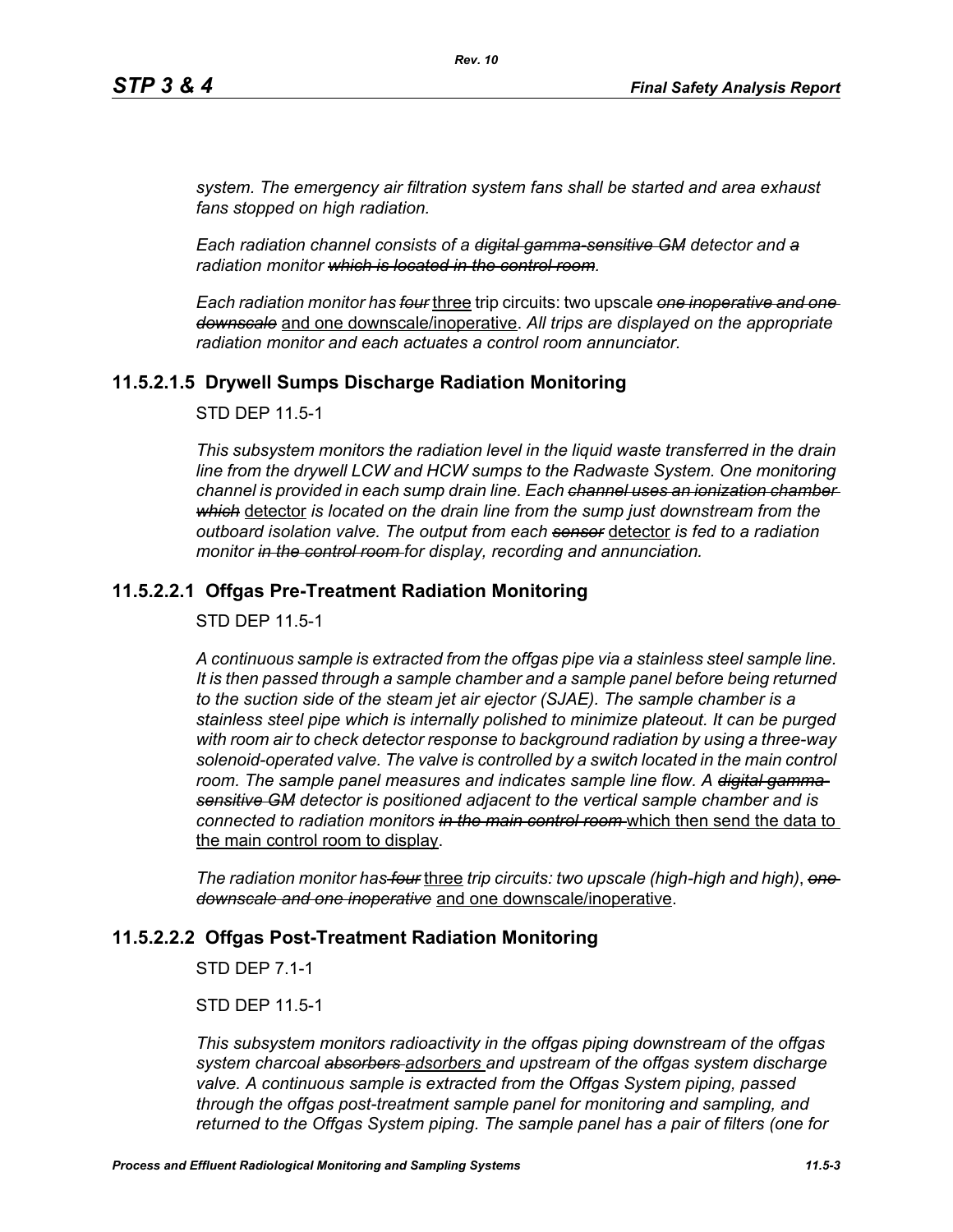*particulate collection and one for halogen collection) in parallel (with respect to flow) with two identical GM detectors. Two radiation monitors in the main control room analyze and* the data and then send the data to the main control room to *visually display the measured gross radiation level*.

*Each radiation monitor has* four *trip circuits: that indicate* three upscale (*high-high-high, high-high, high*)*, and* one *downscale/inoperative. Each trip is visually displayed on the radiation monitor*. Each trip is determined by the radiation monitor and then sent for visual display to the main control room. *The trips actuate corresponding main control room annunciators: offgas post-treatment high-high-high radiation, offgas posttreatment high-high radiation, and offgas post-treatment high and downscale/inoperative monitor.*

*High or low flow measured at the sample panel actuates an annunciator in the control room to indicate abnormal flow.*

*The high-high-high and downscale trip/inoperative outputs initiate closure of the offgas system discharge and bypass valves* valve. *The high-high-high trip setpoint is determined so that valve closure is initiated prior to exceeding technical specification limit. Any one high-high channel trip initiates alignment of the Offgas System flow valves to achieve treatment through the charcoal vault.* provided in the Offsite Dose Calculation Manual. Any one *High*High-High channel trip from the gaseous channels closes the offgas bypass valve.

#### **11.5.2.2.3 Charcoal Vault Radiation Monitoring**

STD DEP 11.5-1

*The charcoal vault is monitored for gross gamma radiation level with a single instrument channel. The channel includes a digital sensor and converter*'sta*, and a radiation monitor. The sensor*detector *is located outside the vault on the HVAC exhaust line from the vault*. *The radiation monitor is located in the main control room* analyzes the data and then sends the data for visual display to the main control room. *The channel provides for sensing and readout of gross gamma radiation over a range of six logarithmic decades (0.01 to 104 mGy/h)*.

*The monitor has one adjustable* two trip circuits: one *upscale trip circuit for alarm and one downscale* downscale/inoperative *trip for instrument trouble.* The trip outputs are alarmed in the main control room*. Power to the monitor is supplied from 120 VAC vital non-1E bus.*

#### **11.5.2.2.4 Plant Stack Discharge Radiation Monitoring**

STD DEP 11.5-1

*A representative sample is continuously extracted from the ventilation ducting through an isokinetic probe in accordance with ANSI N13.1 and passed through the stack ventilation sample panels for monitoring and sampling, and returned to the ventilation ducting. Each sample panel has a pair of filters (one for particulate collection and one*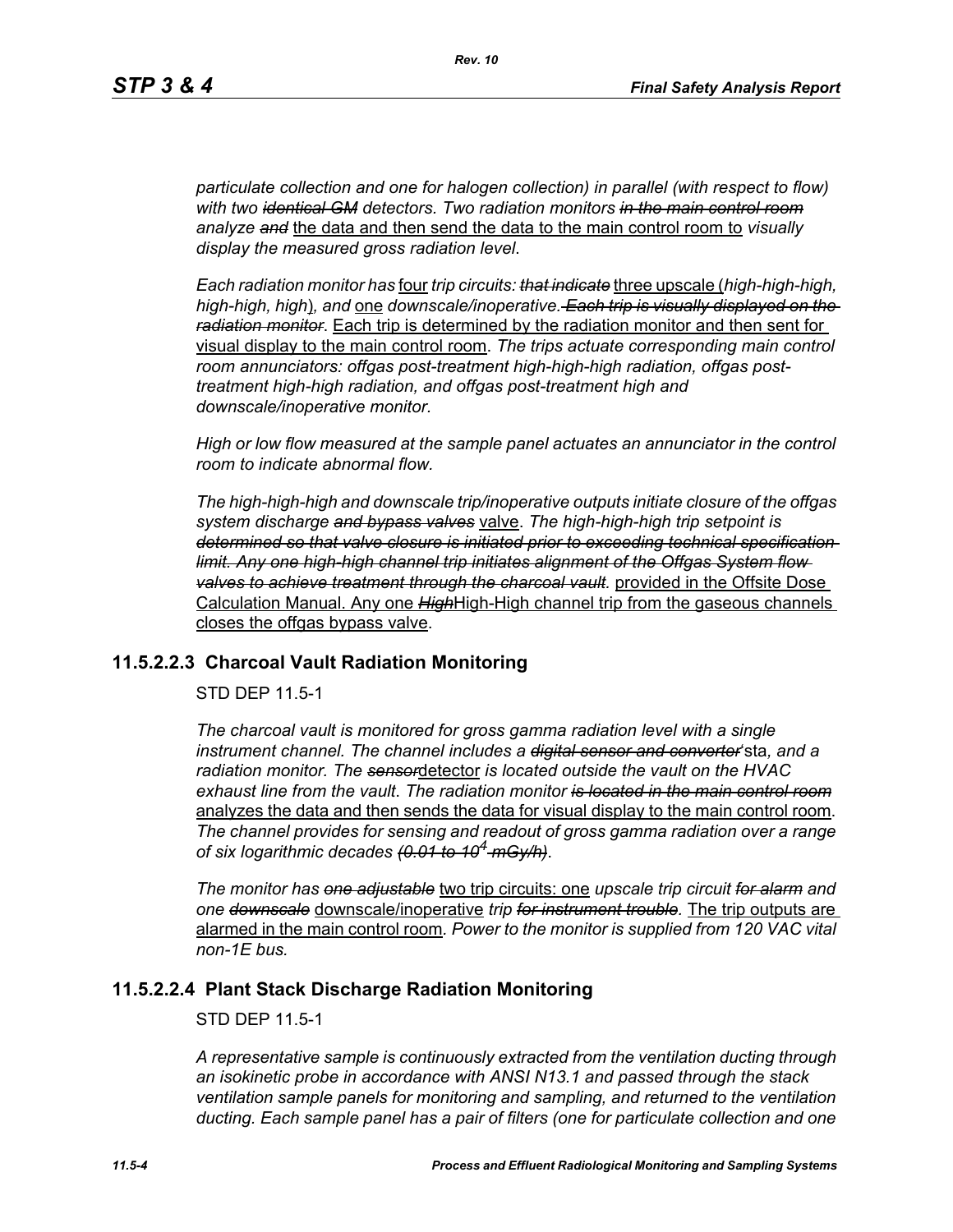*for halogen collection) in parallel (with respect to flow) for continuous gaseous radiation sampling. The radiation detector assembly consists of a shielded gas chamber that houses a scintillation detector and a check source. The extended range detector assembly consists of an ionization* a *chamber which measures radiation levels up to 3700* 3.7 x 10<sup>3</sup> *MBq/cm3. A radiation monitor in the main control room analyzes and visually displays* the data and then sends it to the main control room to display *the measured radiation level. These sensors are qualified to operate under accident conditions*.

*The radiation monitor initiates trips* has three trip circuits*: for alarm indications on* two upscale (*high-high, high*)*, and* one *low* downscale/inoperative *radiation from each detector assembly.* These trip outputs are alarmed in the main control room. *Also, the sampled line is monitored for high or low flow indications and alarming.*

## **11.5.2.2.5 Radwaste Liquid Discharge Radiation Monitoring**

STD DEP 11.5-1

*Liquid waste can be discharged from the sample tanks containing liquids that have been processed through one or more treatment systems such as evaporation, filtration, and*/or *ion exchange. During the discharge, the liquid is extracted from the liquid drain treatment process pipe, passed through a liquid sample panel which contains a detection assembly for gross radiation monitoring, and returned to the process pipe. The detection assembly consists of a scintillation detector mounted in a shielded sample chamber equipped with a check source. A radiation monitor in the control room analyzes* and transmits the measured gross radiation level to the main control room for visual display. *and visually displays the measured gross radiation level.*

# **11.5.2.2.6 Reactor Building Cooling Water Radiation Monitoring**

STD DEP T1 3.4-1

STD DEP 11.5-1

*Each channel consists of a scintillation detector which is located in a well near the RCW heat exchanger exit pipe. Radiation detected from the three channels is multiplexed and fed into a common radiation monitor.* The output signal from each detector is sent to a separate radiation monitor*. This monitor provides individual channel trips* two trip circuits*:* one upscale *on high* (high) *radiation level and* one *downscale/inoperative indication for annunciation in the control room. Power to the monitors is provided from the non-1E vital 120 VAC source*.

## **11.5.2.2.8 Turbine Building Ventilation Exhaust Monitoring**

STD DEP T1 3.4-1

STD DEP 11.5-1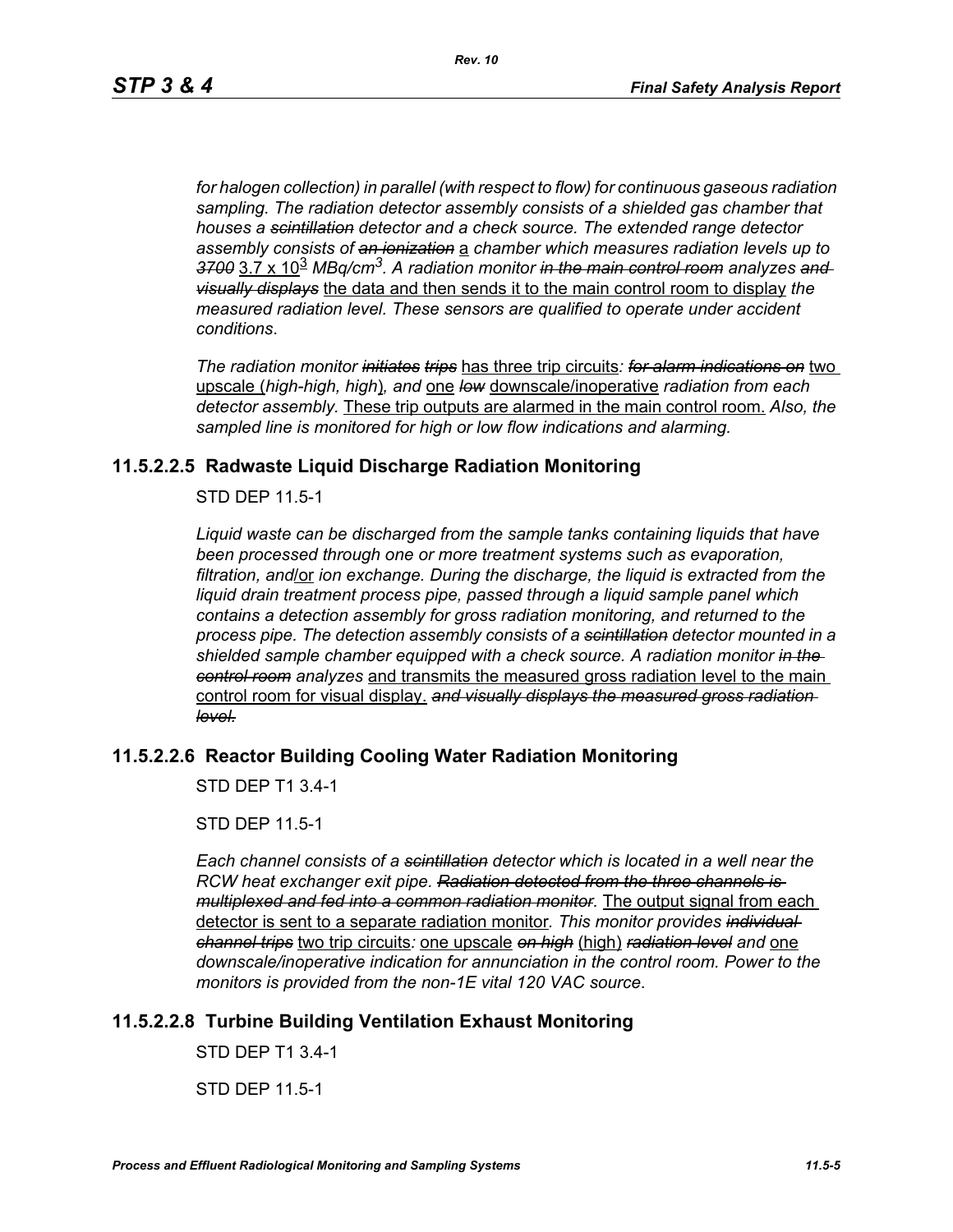*This subsystem monitors the vent discharge in the Turbine Building for gross radiation*  levels. This includes the discharge from the mechanical vacuum pump. The monitoring *is provided by four channels (two redundant sets). Two redundant channels monitor radiation in the compartment area air exhaust duct and the other two redundant channels monitor the radiation in the ventilation system air exhaust from the clean area. Each channel uses a digital detector located adjacent to the monitored exhaust duct. The outputs from each set of detectors are multiplexed and then fed into two separate radiation monitors for display, recording and annunciation.* The output signal from each detector is processed by a separate radiation monitor and then transmitted to the main control room for alarm and display*. Each monitor provides alarm trips on radiation high* two trip circuits: one upscale (high) *and* one *on radiation low (one downscale/inoperative).*

## **11.5.2.2.9 Turbine Gland Seal Condenser Exhaust Discharge Monitoring**

STD DEP T1 3.4-1

STD DEP 11.5-1

*This subsystem monitors the offgas releases to the stack from the turbine gland seal system. The offgas releases are continuously sampled and monitored for noble gases by a scintillation detector. The output signal is multiplexed and then fed to a shared radiation monitor in the main control for display, recording and annunciation* The output signal from each detector is processed by a separate radiation monitor and then transmitted to the main control room for alarm and display*. This monitor provides two* three *trip alarms* circuits: two upscale, (high-high*, one on radiation*, *high) and one on radiation low (downscale/inoperative)*.

#### **11.5.2.2.10 Standby Gas Treatment System Radiation Monitoring**

STD DEP 11.5-1

*Two ionization chamber detectors are physically located downstream of the exhaust fans on the exhaust duct to the stack and are utilized to monitor the high levels of radioactivity expected under accident conditions. Two other scintillation detectors are used during offgas sampling of the gas exhaust to the stack to monitor the normal level of radioactivity expected during normal plant operation.*

*The subsystem consists of four instrumented channels. Each channel consists of a detector and a main control room radiation monitor.*

*Each radiation monitor has four* three *trip circuits: two upscale* (high-high and high)*, one inoperative and one downscale* downscale/inoperative*. All trips are displayed on the appropriate radiation monitor and each actuates a main control room annunciator for high-high, high and low*downscale*/inoperative indications.*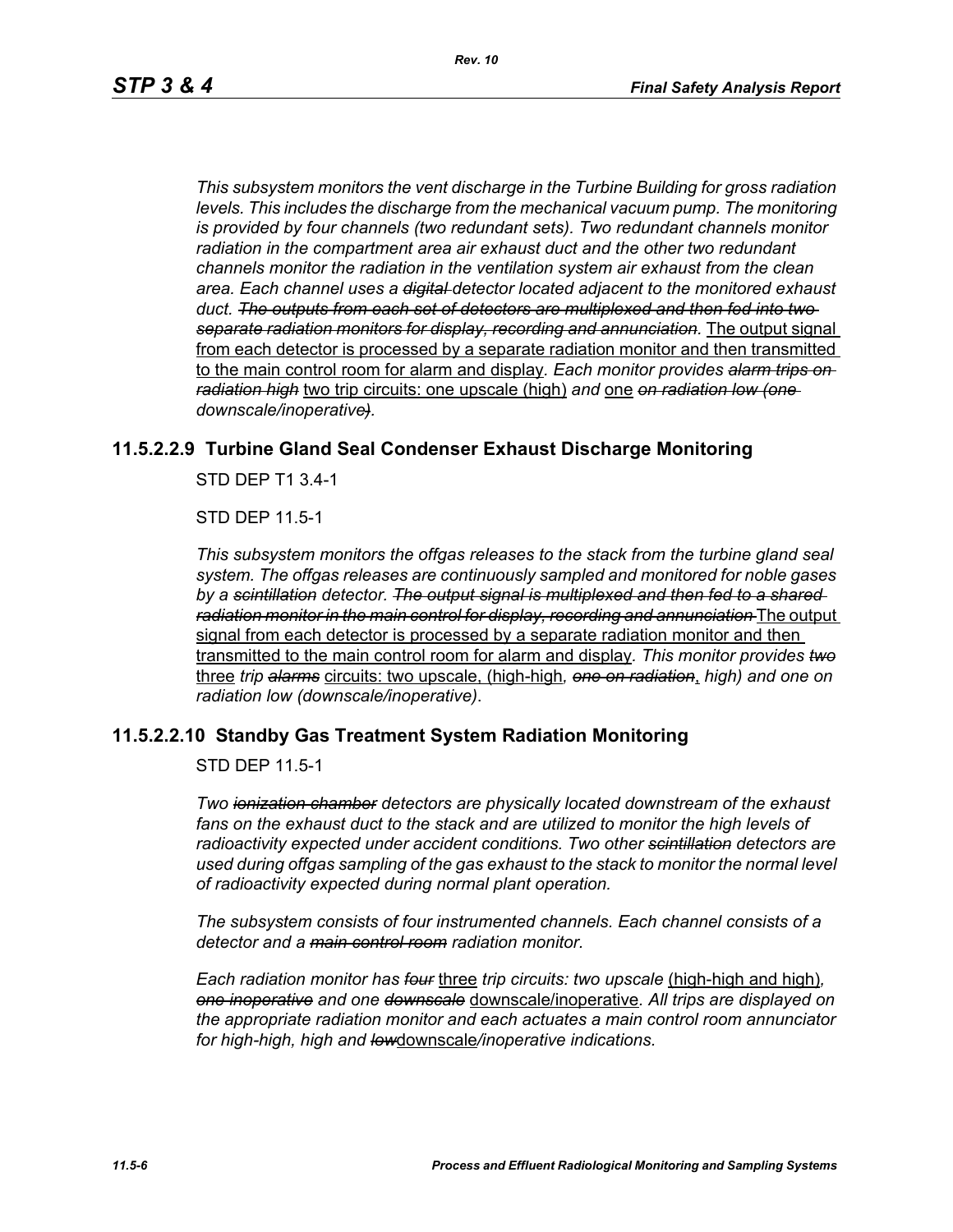## **11.5.2.2.11** *Incinerator Stack Discharge Radiation Monitoring* **(Not Used)**

STD DEP 11.5-1

*This subsystem monitors the radioactivity in the discharge from the incinerator stack during burning of low radioactive waste. A representative sample from the discharge path is drawn through an isokinetic probe and routed to a local sample panel in the Radwaste Building for monitoring and particle collection. The sample panel houses the radiation detector assembly, a pair of filters for collection of airborne particulates and halogens, the vacuum pumps and associated plumbing, and a gamma check source for testing operability of the radiation channel. Also, the sample panel includes provisions for purging from the Radwaste Building control room.*

*The local sample panel and the radiation monitor are powered from 120 VAC instrument power.*

*The radiation monitor initiates trips on high and high-high levels and on downscale/inoperative indication. These trips are alarmed in the Radwaste Building control room. On high-high trip, the incinerator exhaust fans are shutdown to terminate any further discharge from the stack.*

## **11.5.2.2.12 Main Steamline (MSL) Radiation Monitoring**

STD DEP T1 2.3-1

STD DEP 11.5-1

*This subsystem monitors the gamma radiation level of the steam transported by the main steamlines in the MSL tunnel. The normal radiation level is produced primarily by coolant activation gases plus smaller quantities of fission gases being transported with the steam. In the event of a gross release of fission products from the core, the monitoring channels provide trip signals to the Leak Detection and Isolation System.*

*The MSL radiation monitors consist of four redundant instrument channels. Each channel consists of a local detector (ion chamber) and a control room radiation monitor. Power for channels A, B, C, and D monitors is supplied from vital 120 VAC divisions 1, 2, 3 and 4, respectively. All four channels are physically and electrically independent of each other.*

*The detectors are physically located near the main steamlines (MSL) just downstream of the outboard MSIVs in the steam tunnel. The detectors are geometrically arranged and are capable of detecting significant increases in radiation level with any number of main steamlines in operation. Table 11.5-1 lists the location and range of the detectors.*

*Each radiation monitor hasT four*three *trip circuits: two upscale (high-high and high),*  and *one downscale (low), and one inoperativedownscale/inoperative. Each trip is visually displayed on the affected radiation monitor. A high-high or inoperative trip in the radiation monitor results in a channel trip which is provided to the Reactor Protection System (RPS) and to the Leak Detection and Isolation System (LDS). Any two-out-of-four channel trip results in initiation of MSIV closure, reactor scram, main*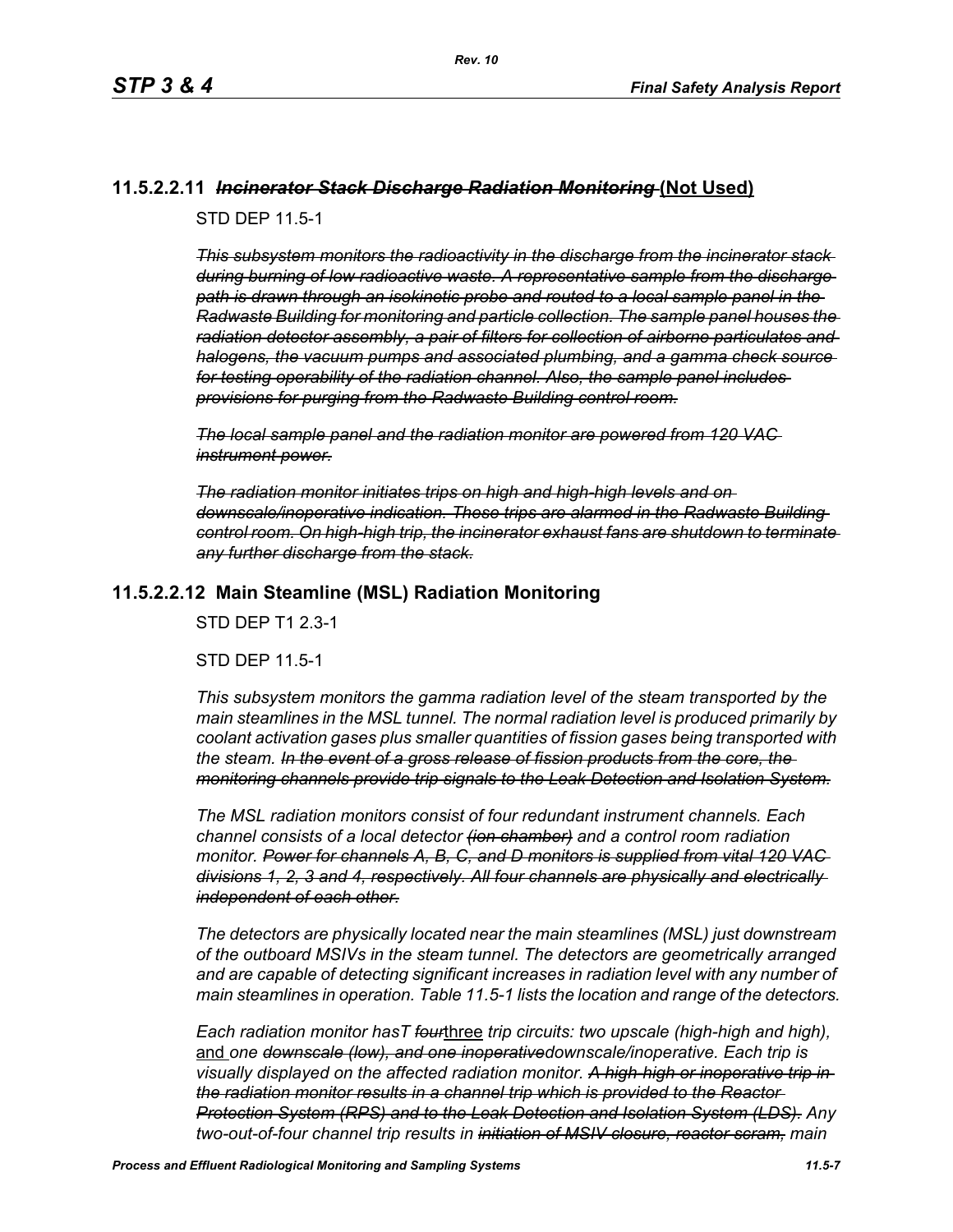*condenser mechanical vacuum pump (MVP) shutdown, and MVP line discharge valve closure. High and low trips do not result in a channel trip. Each radiation monitor displays the measured radiation level in mGy/h* mSv/h. *All channel trips are annunciated in the main control room.*

## **11.5.3 Effluent Monitoring and Sampling**

#### **11.5.3.4 Setpoints**

STD DEP 7.1-1

*The trip setpoints that initiate automatic isolation functions are specified in the plant Technical Specifications Instrument Setpoint Summary Report as indicated in Table [11.5-1.](#page-12-0)*based on calculations developed in accordance with controlled plant procedures or, if pertaining to gaseous or liquid releases within the scope of the Offsite Dose Calculation Manual (ODCM), in accordance with the ODCM.

#### **11.5.4.3 Implementation of General Design Criterion 64**

STD DEP 11.5-1

*Radiation levels in radioactive and potentially radioactive process streams are monitored for radioactivity releases. These include:*

- *(3) Carbon* Charcoal *vault vent*
- *(5) Incinerator stack discharge*

#### **11.5.5.1 Inspection and Tests**

STD DEP 11.5-1

*The following monitors have alarm trip circuits which can be tested by using test signals or portable gamma sources:*

#### *(9) Carbon vault vent* Charcoal vault *exhaust*

*The following monitors include built-in check sources and purge systems which can be operated from the main control room:*

#### *(7) Incinerator stack discharge*

#### **11.5.5.2 Calibration**

STD DEP 11.5-1

*Calibration of radiation monitors is performed using certified commercial radionuclide sources traceable to the National Institute of Standards and Technology. The overall reproducibility of calibration is limited to ±15%. The source-detector geometry during primary calibration will be mechanically precise enough to ensure that positioning errors of either instruments or radiation sources do not affect the calibration accuracy by more than ±3%. Each continuous monitor is calibrated during plant operation or*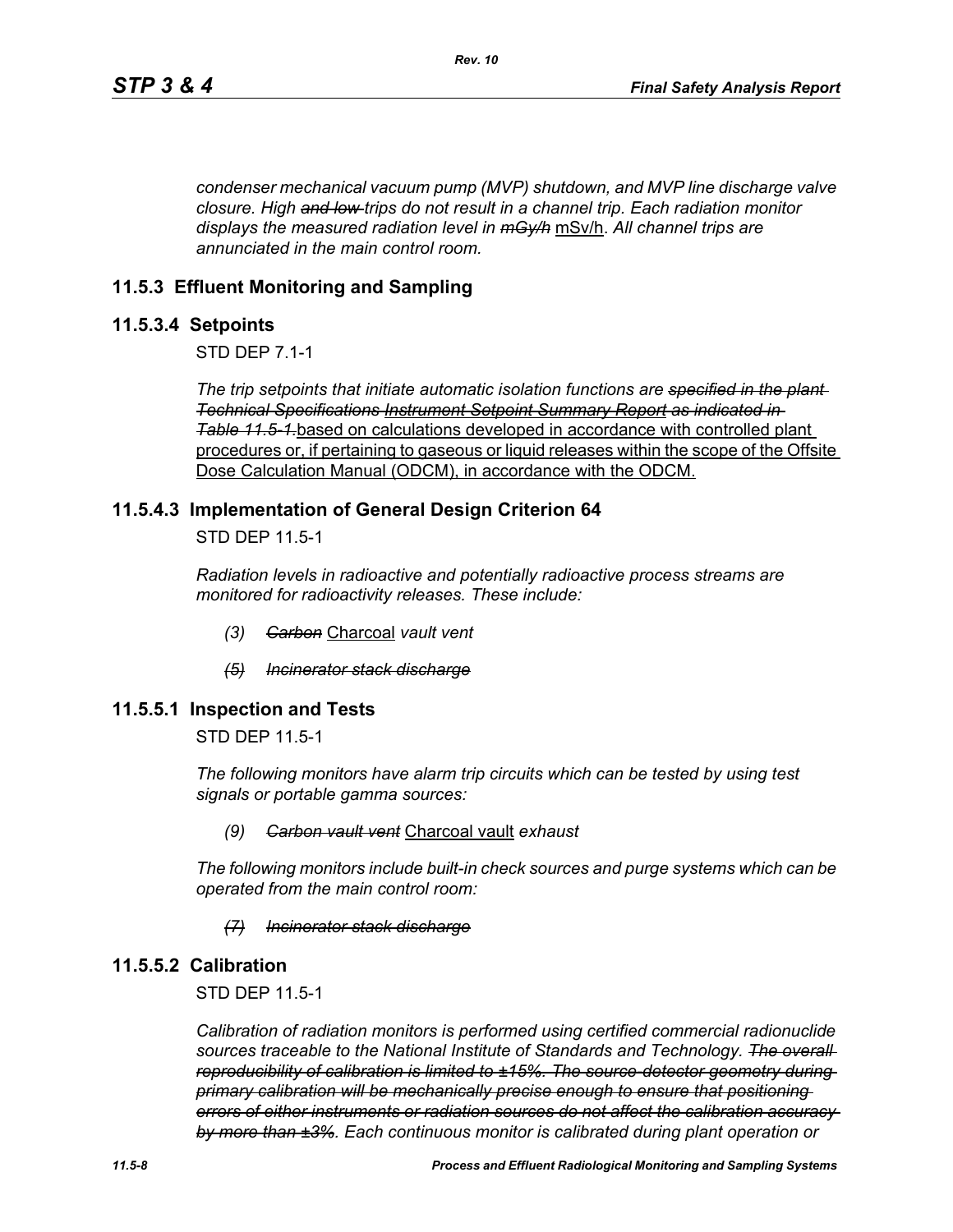during the refueling outage if the detector is not readily accessible during power operation*. Calibration can also be performed on the applicable instrument by using liquid or gaseous radionuclide standards or by analyzing particulate iodine or gaseous grab samples with laboratory instruments.*

*The following monitors display the gross gamma signal in counts/min:*

*Rev. 10*

- *(1) Offgas post-treatment*
- *(2) Plant stack discharge (low to normal levels)*
- *(3) Radwaste liquid discharge*
- *(4) SGTS offgas discharge (low to normal levels)*
- *(5) Reactor Building cooling water intersystem leakage*
- *(6) Radwaste Building ventilation exhaust*
- *(7) Main turbine gland seal condenser offgas exhaust*
- *(8) Incinerator stack discharge*

*The following monitors are calibrated to provide measurements of the gross gamma dose rate in mGy/h:*

- *(1) Main steamline tunnel area*
- *(2) Reactor Building ventilation exhaust*
- *(3) Fuel handling area ventilation exhaust*
- *(4) Charcoal vault vent exhaust*
- *(5) Control Building air intake supply*
- *(6) Turbine Building ventilation exhaust*
- *(7) SGTS offgas discharge (high level)*
- *(8) Offgas pre-treatment*
- *(9) Drywell sump liquid discharge*
- *(10) Plant stack discharge (high level)*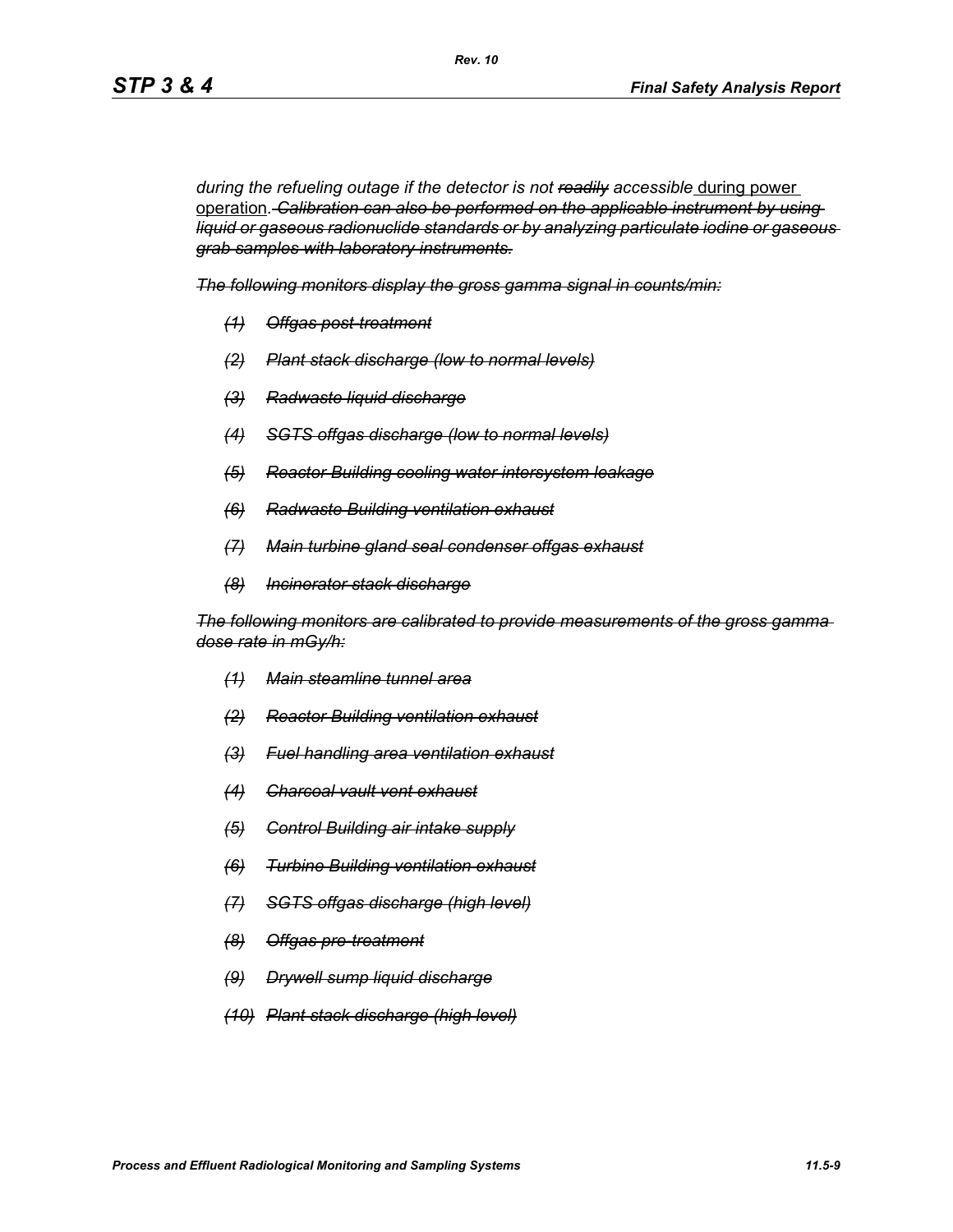## **11.5.5.3 Maintenance**

STD DEP 11.5-1

*All channel detectors* and *electronics, and recorders are serviced and maintained on an annual* a periodic *basis or in accordance with manufacturers' recommendations to ensure reliable operations. Such maintenance includes cleaning, lubrication and assurance of free movement of the recorder in addition to the replacement or adjustment of any components required after performing a test or calibration check* For sampling systems, skids are designed in order to allow periodic maintenance and cleaning*. If any work is performed which would affect the calibration, a recalibration is performed at the completion of the work.*

## **11.5.6 COL License Information**

#### **11.5.6.1 Calculation of Radiation Release Rates**

The following site-specific supplement addresses COL License Information Item 11.4.

The Offsite Dose Calculation Manual (ODCM) contains the methodology and parameters used for calculation of offsite doses resulting from gaseous and liquid effluents. The ODCM addresses the methods for the conversion of the radiation measurements of gaseous discharge from the main plant stack into release rates.

#### **11.5.6.2 Compliance with the Regulatory Shielding Design Basis**

The following site-specific supplement addresses COL License Information Item 11.5.

The operations of the sampling systems for Standby Gas Treatment and main stack effluent monitoring will be implemented by operation and maintenance procedures. The design will, as demonstrated in shielding calculations, comply with the shielding requirements for accident conditions, as stipulated in NUREG-0737, Item II.F.1, clarification 2 of Attachment 2. Equipment design or procurement specifications will contain the necessary shielding requirements. (COM 11.5-1)

#### **11.5.6.3 Provisions for Isokinetic Sampling**

The following site-specific supplement addresses COL License Information Item 11.6.

Procedures will be developed prior to fuel load, *consistent with ABWR Licensing Topical Report NEDO NEDO-33297, dated January 2007, "Advanced Boiling Water Reactor (ABWR) Procedures Development Plan,"*in accordance with the plant operating procedure development plan in Section 13.5 to include the collection techniques used to extract representative samples of radioactive iodines and particulates. Collecting and sampling procedures will require isokinetic conditions within 20% of the flow rate are maintained to assure that a representative sample from the effluent stream is taken as stipulated in NUREG-0737, Item II.F.1, clarification 3 of Attachment 2. (COM 11.5-2)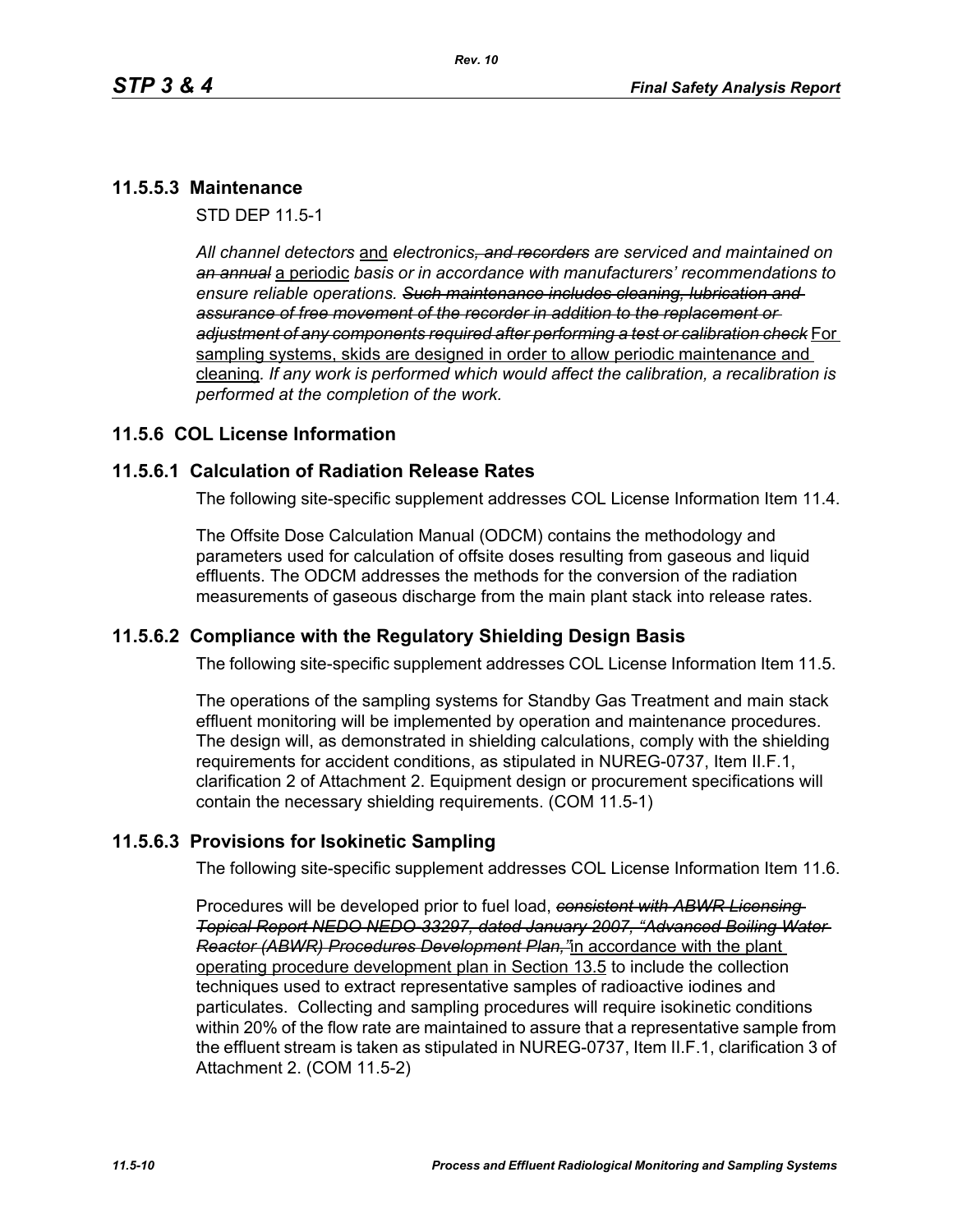## **11.5.6.4 Sampling of Radioactive Iodines and Particulates**

The following site-specific supplement addresses COL License Information Item 11.7.

Procedures will be developed prior to fuel load, *consistent with ABWR Licensing Topical Report NEDO NEDO-33297, dated January 2007, "Advanced Boiling Water Reactor (ABWR) Procedures Development Plan,"*in accordance with the plant operating procedure development plan in Section 13.5 to include the collection techniques used to extract representative samples of radioactive iodines and particulates to be used following an accident to quantify releases for dose calculations and assessment as stipulated in NUREG-0737, Item II.F.1-2. (COM 11.5-3)

# **11.5.6.5 Calibration Frequencies and Techniques**

The following site-specific supplement addresses COL License Information Item 11.8.

Procedures will be developed prior to fuel load, *consistent with ABWR Licensing Topical Report NEDO NEDO-33297, dated January 2007, "Advanced Boiling Water Reactor (ABWR) Procedures Development Plan,"*in accordance with the plant operating procedure development plan in Section 13.5 to specify the calibration frequencies and techniques for the radiation sensors based on equipment data provided by the vendor. (COM 11.5-4)

## **11.5.7S Additional Information**

This subsection supplements the information provided in the reference DCD as discussed in Section C.III.1.11.5 of Regulatory Guide 1.206.

The ODCM for STP 3 & 4 will incorporate NEI 07.09A (Revision 0), "Generic FSAR Template Guidance for Offsite Dose Calculation Manual (ODCM) Program Description," March 2009.

The effluent radiation monitors provide the means to control releases of radioactive material to the environment to maintain the releases ALARA in accordance with Appendix I to 10 CFR Part 50. Compliance with the numerical guidance provided in Appendix I to 10 CFR 50 is discussed in Section 12.2.2.4. The cost benefit analyses for augments to the liquid and gaseous waste management systems, as required by Appendix I to 10 CFR 50, are discussed in Sections 11.2.1.2 and 11.3.11.1.

The Radiological Environmental Monitoring Program (REMP) for STP 3 & 4 is expected to be integrated with that of STP 1 & 2 as part of the ODCM and is consistent with Regulatory Guide 4.15, "Quality Assurance for Radiological Monitoring Programs (Normal Operation)–Effluent Streams and the Environment." Quality assurance is provided in the existing NRC-approved REMP through accredited training programs and personnel qualification programs, a measurement assurance program that includes Inter-laboratory Comparison Program tests, and administrative and technical procedures governing the monitoring and analyses program for all activities, including computational checks.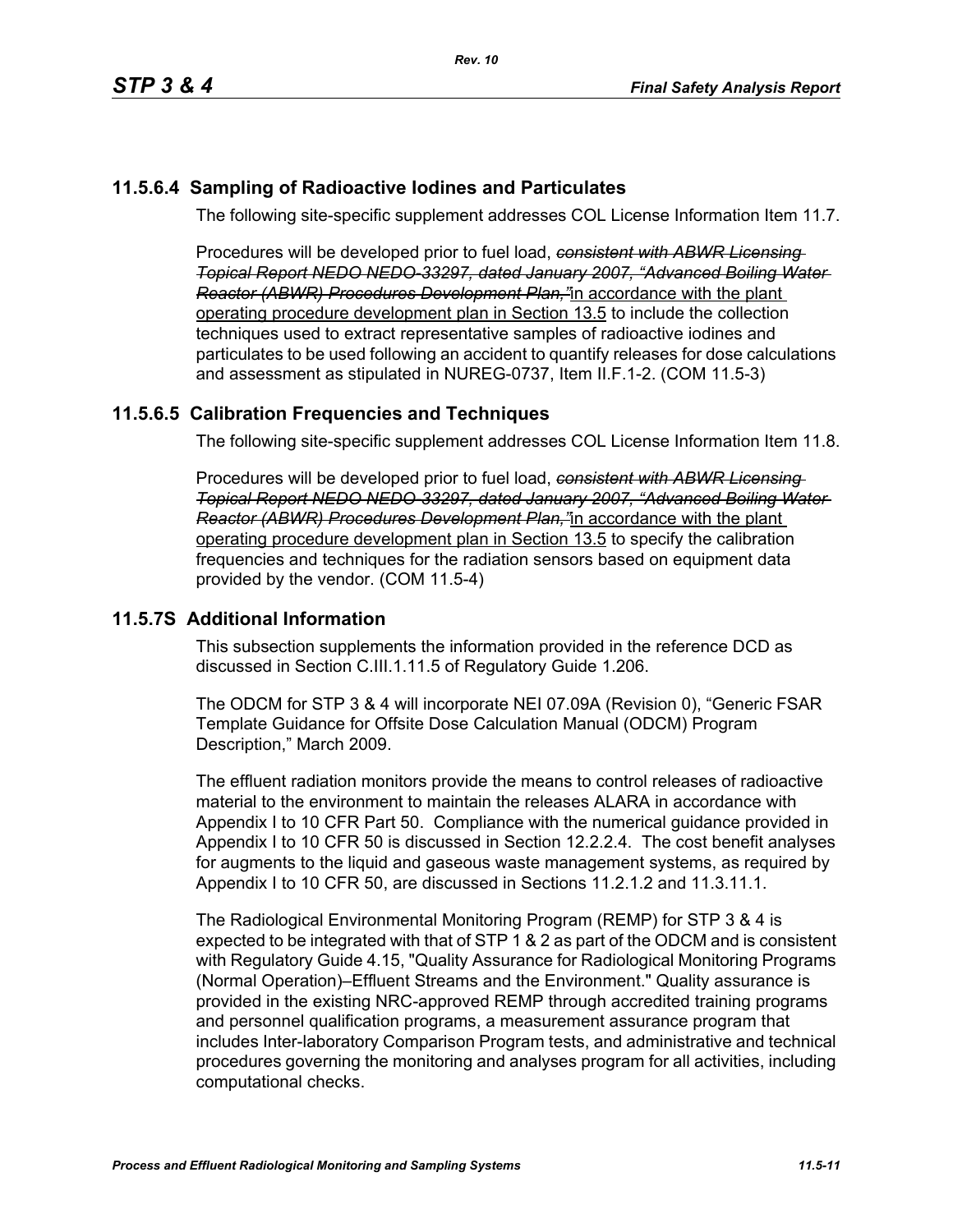Control checks and tests are applied to the analytical operations by means of duplicate and/or split analyses of selected samples, and by the introduction of environmental samples with known nuclide concentrations. Calibrations are confirmed by participation in the Nuclear Energy Institute/National Institute of Standards and Technology Measurement Assurance Program.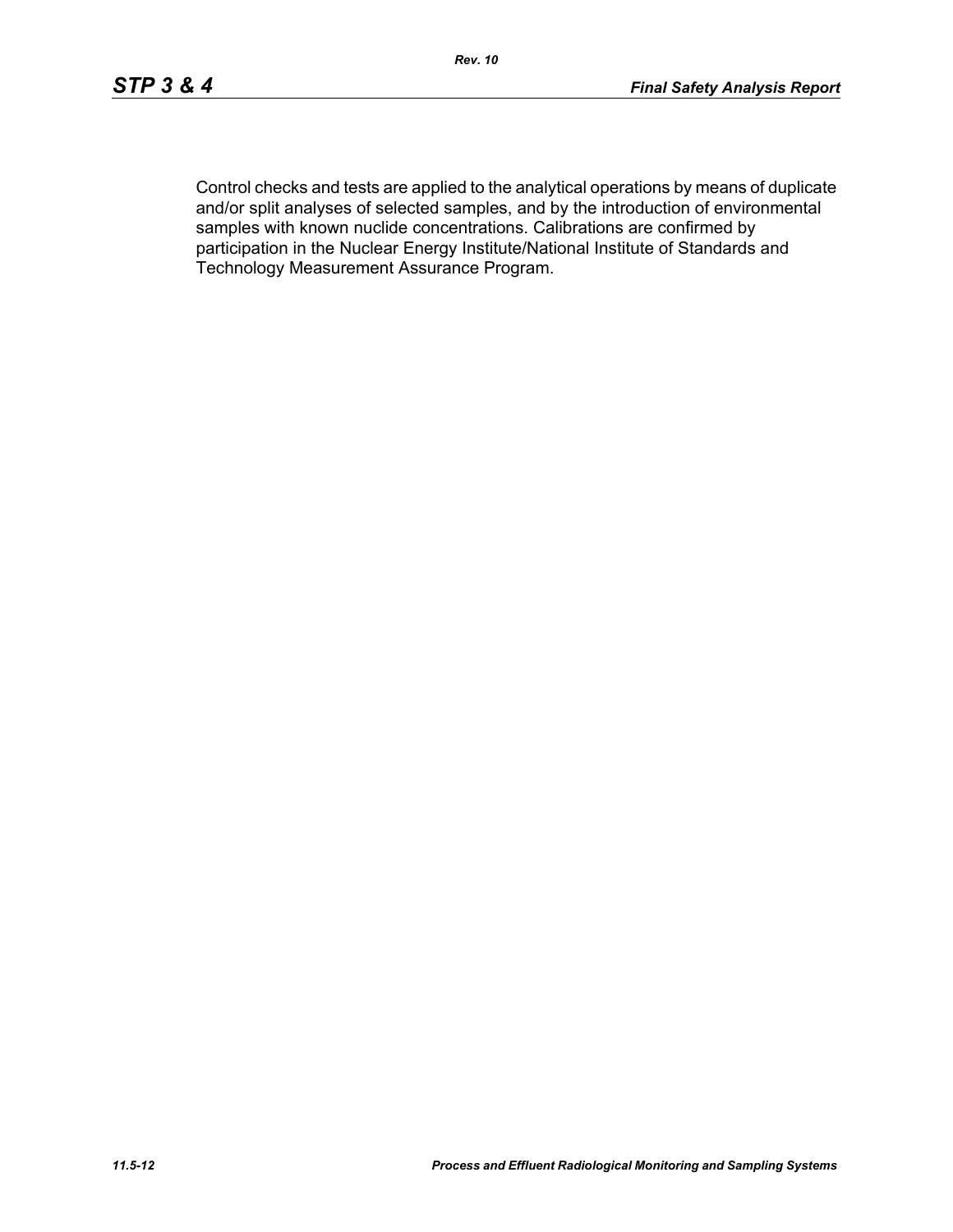|                                          | No. of          | <b>Sample Line or Detector</b>                                                              |                                                     | <b>Setpoint</b>                                                                              |              |
|------------------------------------------|-----------------|---------------------------------------------------------------------------------------------|-----------------------------------------------------|----------------------------------------------------------------------------------------------|--------------|
| Monitored Process <sup>††</sup>          | <b>Channels</b> | Location                                                                                    | <b>Channel Range<sup>®</sup></b>                    | <b>ACF Trip</b>                                                                              | <b>Scale</b> |
| A. Safety-Related Monitors               |                 |                                                                                             |                                                     |                                                                                              |              |
| Main steamline tunnel area               | 4               | Immediately down-stream of<br>plant main steamline isolation-<br><b>valve</b>               | 1 <del>E<sup>-2</sup> to 1E<sup>4</sup> mSv/h</del> | Instrument Setpoint 6 dec. log<br>Summary Report                                             |              |
| Reactor Building vent<br>exhaust         | 4               | Exhaust duct upstream of exhaust 1E <sup>-4</sup> to 1 mSv/h<br>ventilation isolation valve |                                                     | Instrument Setpoint 4 dec. log<br>Summary<br>ReportOffsite Dose<br><b>Calculation Manual</b> |              |
| Control Building air intake              | $8^{\dagger}$   | Intake duct upstream of intake<br>ventilation isolation valve                               | $1E^{-4}$ to 1 mSv/h                                | <b>Instrument Setpoint</b> 4 dec. log<br>Summary<br>ReportBased on<br>setpoint calculation   |              |
| Drywell sump discharge                   | $\overline{2}$  | Drain line from LCW & HCW<br>sumps                                                          | $1E^{-2}$ to $1E^{4}$ mSv/h                         | Instrument Setpoint 6 dec. log<br>Summary-<br>ReportBased on<br>setpoint calculation         |              |
| Fuel handling area air vent<br>exhaust   | 4               | Locally above operating floor                                                               | $10^{-3}$ to 10 mSv/h                               | Instrument Setpoint 4 dec. log<br>Summary<br>ReportOffsite Dose<br><b>Calculation Manual</b> |              |
| <b>ACF = Automatic Control Function;</b> |                 |                                                                                             |                                                     |                                                                                              |              |

*Rev. 10*

<span id="page-12-0"></span>11.5-13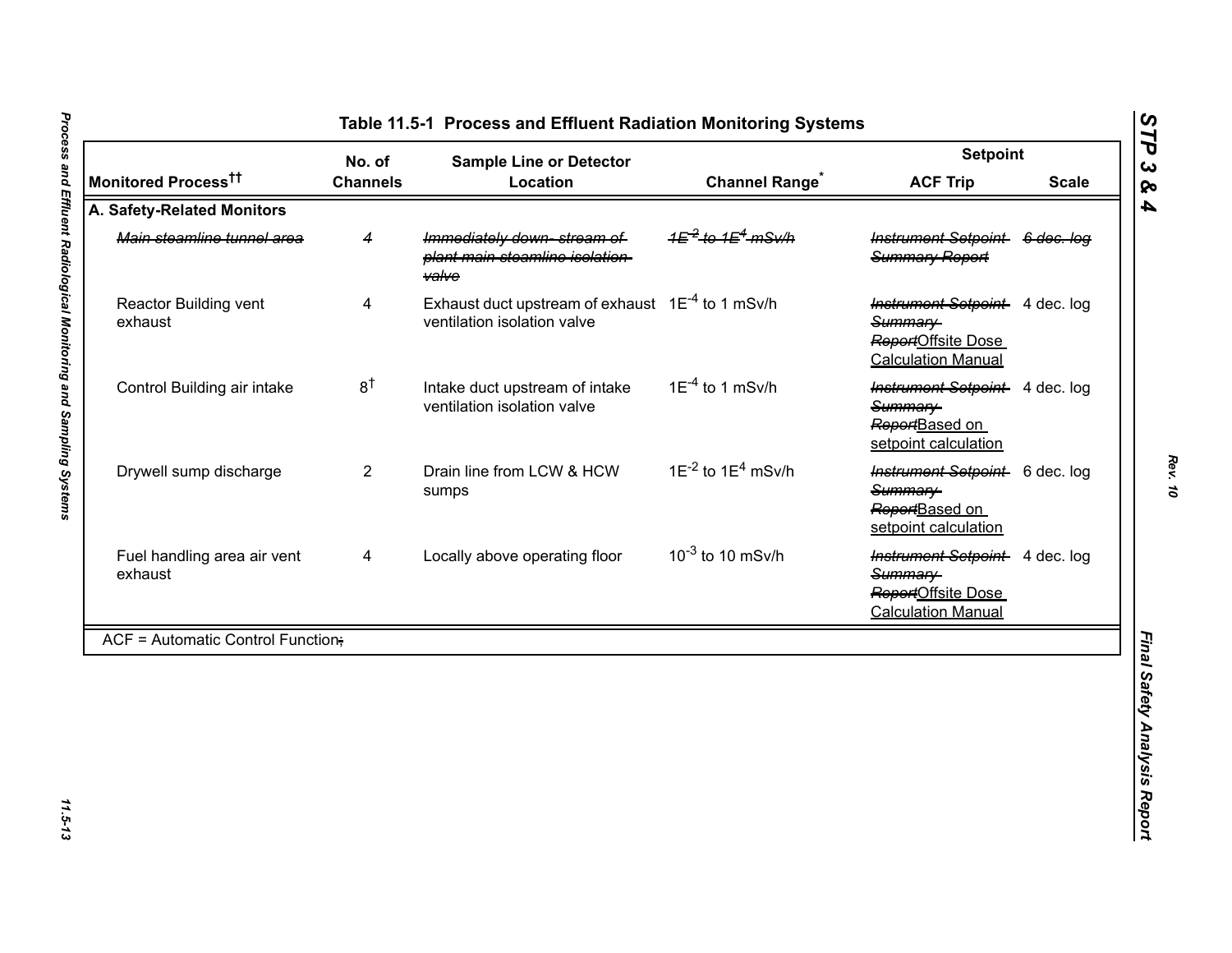|                                                 | No. of          | <b>Sample Line or Detector</b>                                        | <b>Setpoint</b>                                                                   |                                                                                              |              |
|-------------------------------------------------|-----------------|-----------------------------------------------------------------------|-----------------------------------------------------------------------------------|----------------------------------------------------------------------------------------------|--------------|
| Monitored Process <sup>tt</sup>                 | <b>Channels</b> | Location                                                              | <b>Channel Range<sup>*</sup></b>                                                  | <b>ACF Trip</b>                                                                              | <b>Scale</b> |
| <b>B. Monitors Required for Plant Operation</b> |                 |                                                                       |                                                                                   |                                                                                              |              |
| Main steamline tunnel area                      | 4               | Immediately down-stream of<br>plant main steamline isolation<br>valve | $1E^{-2}$ to $1E^{4}$ mSv/h                                                       | Based on setpoint<br>calculation                                                             | 6 dec. log   |
| Radwaste liquid discharge                       | $\mathbf 1$     | Sample line                                                           | $10^{-1}$ to $10^{4}$ cpm                                                         | Instrument Setpoint 5 dec. log<br>Summary<br>ReportOffsite Dose<br><b>Calculation Manual</b> |              |
| <b>Reactor Building cooling</b><br>water system | 3               | RCW Hx line exit                                                      | $10^{-1}$ to $10^{4}$ cpm                                                         | None                                                                                         | 5 dec. log   |
| Offgas post-treatment                           | $\overline{2}$  | Sample line                                                           | 10 to $10^6$ cpm                                                                  | Offsite Dose<br><b>Calculation Manual</b>                                                    | 5 dec. log   |
| Offgas pre-treatment                            |                 | Sample line                                                           | 1E- $^{2}$ - $^{2}$ to 1E <sup>4</sup> mSv/h                                      | None                                                                                         | 6 dec. log   |
| Charcoal vault vent                             | $\mathbf 1$     | On charcoal vault HVAC exhaust<br>line                                | 1E $-2$ -2 to 1E <sup>4</sup> mSv/h                                               | None                                                                                         | 6 dec. log   |
| Plant stack discharge                           | $2^{**}$        | Sample line                                                           | 10 to $10^6$ cpm                                                                  | None                                                                                         | 5 dec. log   |
|                                                 |                 | Sample line                                                           | 10 <sup>-13</sup> to 10 <sup>-6</sup> Amps (1E- <sup>-2</sup> to<br>$1E^4$ mSv/h) | None                                                                                         | 6 dec. log   |
| Radwaste Building exhaust<br>vent               | $\mathbf{1}$    | <b>Exhaust ducts</b>                                                  | 10 to $10^6$ cpm                                                                  | None                                                                                         | 5 dec. log   |
| Turbine Building vent<br>exhaust                | 4               | Exhaust duct                                                          | $1E^{-4}$ to 1 mSv/h                                                              | None                                                                                         | 4 dec. log   |
| $ACF =$ Automatic Control Function;             |                 |                                                                       |                                                                                   |                                                                                              |              |

11.5-14 *11.5-14 Process and Effluent Radiological Monitoring and Sampling Systems* 

Process and Effluent Radiological Monitoring and Sampling Systems

*STP 3 & 4*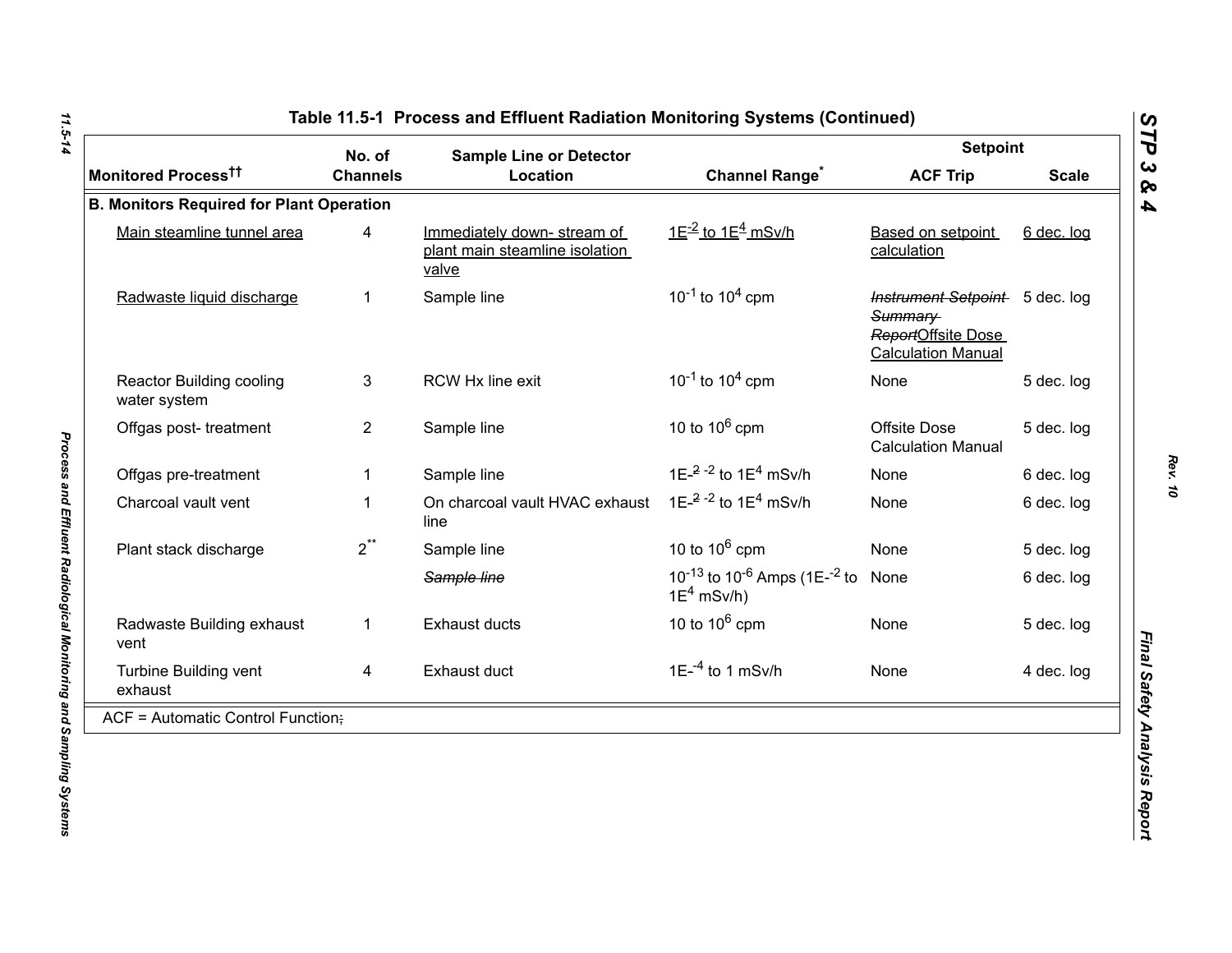| No. of<br><b>Channels</b><br><b>B. Monitors Required for Plant Operation (Continued)</b><br>$2^{**}$<br>1 | <b>Sample Line or Detector</b><br>Location<br>SGTS exhaust air duct<br>downstream of exhaust fans<br>Sample line<br>The channel range specified in this table is the equipment measuring or display range of the indicated parameter. Refer to Tables 11.5-2 and<br>11.5-3 for the dynamic detection range of the monitoring channel expressed as concentration in units of megabecquerels per cubic<br>centimeter, referenced to a specific nuclide. These channel ranges are estimated based on existing plants.<br>†† The alarms and indication for these radiation detectors are displayed locally and in the main control room.<br>One each of two different detector types is required to cover the range. | <b>Channel Range<sup>*</sup></b><br>1 to $10^6$ cpm<br>10 <sup>-13</sup> to 10 <sup>-6</sup> Amps (1E <sup><math>-2</math></sup> <sup>-2</sup><br>to $1E^4$ mSv/h)<br>1 to $10^6$ cpm | <b>ACF Trip</b><br>None<br>None<br>None | <b>Scale</b><br>6 dec. log<br>6 dec. log<br>6 dec. log |
|-----------------------------------------------------------------------------------------------------------|------------------------------------------------------------------------------------------------------------------------------------------------------------------------------------------------------------------------------------------------------------------------------------------------------------------------------------------------------------------------------------------------------------------------------------------------------------------------------------------------------------------------------------------------------------------------------------------------------------------------------------------------------------------------------------------------------------------|---------------------------------------------------------------------------------------------------------------------------------------------------------------------------------------|-----------------------------------------|--------------------------------------------------------|
|                                                                                                           |                                                                                                                                                                                                                                                                                                                                                                                                                                                                                                                                                                                                                                                                                                                  |                                                                                                                                                                                       |                                         |                                                        |
|                                                                                                           |                                                                                                                                                                                                                                                                                                                                                                                                                                                                                                                                                                                                                                                                                                                  |                                                                                                                                                                                       |                                         |                                                        |
|                                                                                                           |                                                                                                                                                                                                                                                                                                                                                                                                                                                                                                                                                                                                                                                                                                                  |                                                                                                                                                                                       |                                         |                                                        |
|                                                                                                           |                                                                                                                                                                                                                                                                                                                                                                                                                                                                                                                                                                                                                                                                                                                  |                                                                                                                                                                                       |                                         |                                                        |
|                                                                                                           |                                                                                                                                                                                                                                                                                                                                                                                                                                                                                                                                                                                                                                                                                                                  |                                                                                                                                                                                       |                                         |                                                        |
|                                                                                                           |                                                                                                                                                                                                                                                                                                                                                                                                                                                                                                                                                                                                                                                                                                                  |                                                                                                                                                                                       |                                         |                                                        |
|                                                                                                           |                                                                                                                                                                                                                                                                                                                                                                                                                                                                                                                                                                                                                                                                                                                  |                                                                                                                                                                                       |                                         |                                                        |
|                                                                                                           |                                                                                                                                                                                                                                                                                                                                                                                                                                                                                                                                                                                                                                                                                                                  |                                                                                                                                                                                       |                                         |                                                        |

*Rev. 10*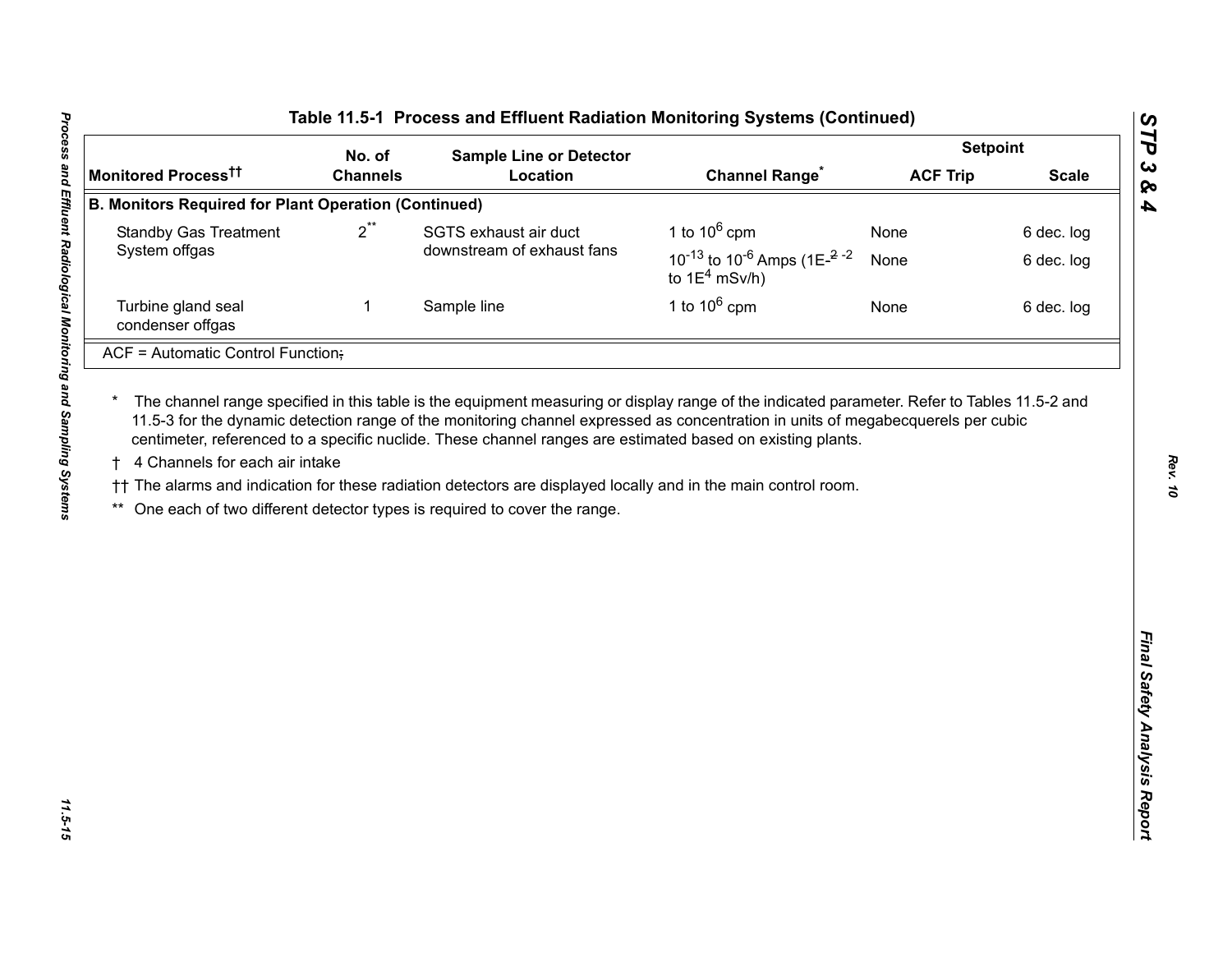| <b>Radiation Monitor</b>                | Configuration                 | <b>Dynamic Detection</b><br>Range <sup>*</sup>                                       | <b>Principal</b><br><b>Radionuclides</b><br><b>Measured</b> | Expected Activity <sup>†</sup>                     | <b>Alarms and Trips</b>                                             |
|-----------------------------------------|-------------------------------|--------------------------------------------------------------------------------------|-------------------------------------------------------------|----------------------------------------------------|---------------------------------------------------------------------|
| Offgas post-treatment                   | Offline                       | $3.7 \times 10^{-5}$ to 3.7<br>MBq/cm <sup>3</sup>                                   | $Xe-133^{\ddagger}$<br>Cs-137<br>$I-131$                    | 1.1 x $10^{-3}$ MBq/cm <sup>3</sup>                | Flow H/L<br><b>DNSC/INOP</b><br>High<br>High-High<br>High-High-High |
| Offgas pre-treatment                    | Adjacent to sample<br>chamber | 3.7 $\times$ 10 <sup>-5</sup> to 3.7 $\times$ 10 <sup>2</sup><br>MBq/cm <sup>3</sup> | Noble gases fission<br>products                             | ~1.1x10 <sup>-2</sup> MBq/cm <sup>3</sup>          | High-High<br>High<br><b>DNSC/INOP</b><br>Flow H/L                   |
| Main steamline tunnel<br>area           | Adjacent to<br>steamlines     | $1.0x10^{-2}$ mSv/h to<br>$1.0x104$ mSv/h                                            | Coolant activation gases   ~1 mSv/h                         |                                                    | High-High<br>High<br><b>DNSC/INOP</b><br><b>INOP</b>                |
| Charcoal vault                          | Inline                        | $3.7x10^{-5}$ to 37<br>MBq/cm <sup>3</sup>                                           | Noble gases                                                 | Negligible                                         | High<br>LowINOP                                                     |
| T/B vent exhaust                        | Inline                        | 3.7x10 <sup>-7</sup> to 3.7x10 <sup>-3</sup><br>MBq/cm <sup>3</sup>                  | $Xe-133^{1}$<br>Xe-135                                      | $~1.48x10^{-6}$ MBg/cm <sup>3</sup>                | High<br><b>DNSC/INOP</b>                                            |
| Reactor Building vent<br>exhaust        | Inline                        | 3.7x10 <sup>-7</sup> to 3.7 x 10 <sup>-3</sup><br>MBq/cm <sup>3</sup>                | Noble gases<br>$Xe-133^{\frac{1}{4}}$<br>Xe-135             | ~1.48x10 <sup>-6</sup> MBq/cm <sup>3</sup>         | High-High<br>High<br><b>DNSC/INOP</b>                               |
| Plant stack discharge<br>(normal range) | Offline                       | $3.7 \times 10^{-9}$ to $3.7 \times 10^{-3}$<br>MBq/cm <sup>3</sup>                  | $Xe-133^{\ddagger}$<br>Cs-137<br>$I-131$                    | ~1.85x10 <sup>-6</sup> MBq/cm <sup>3</sup>         | High-High<br>High<br><b>DNSC/INOP</b><br>Flow H/L                   |
| Plant stack (high-<br>range)            | Offline                       | $3.7x10^{-4}$ to 3.7x10 <sup>3</sup><br>MBq/cm <sup>3#</sup>                         | $Xe-133^{\ddagger}$                                         | $~1.85x10E-$ <sup>6-6</sup><br>MBq/cm <sup>3</sup> | Flow H/L<br><b>DNSC/INOP</b><br>High<br>High-High                   |

*Rev. 10*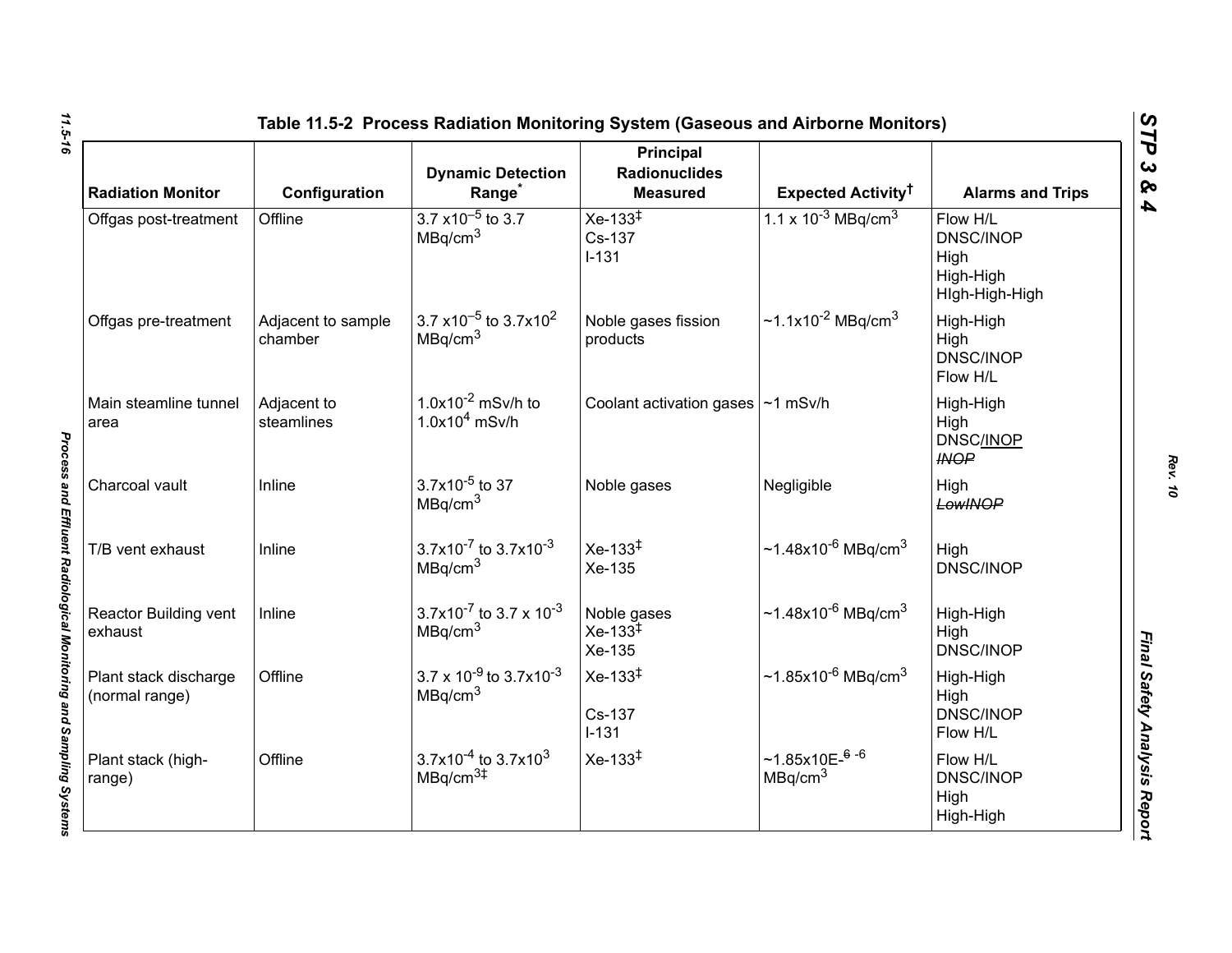<span id="page-16-0"></span>

| <b>Radiation Monitor</b>                                 | Configuration                             | <b>Dynamic Detection</b><br>Range <sup>*</sup>                                                                                                                                | <b>Principal</b><br><b>Radionuclides</b><br><b>Measured</b> | Expected Activity <sup>†</sup>                                                                                                              | <b>Alarms and Trips</b>                    |
|----------------------------------------------------------|-------------------------------------------|-------------------------------------------------------------------------------------------------------------------------------------------------------------------------------|-------------------------------------------------------------|---------------------------------------------------------------------------------------------------------------------------------------------|--------------------------------------------|
| Radwaste Building<br>ventilation exhaust                 | Offline                                   | $3.7 \times 10^{-9}$ to 3.7 x 10 <sup>-3</sup><br>MBq/cm <sup>3</sup>                                                                                                         | Xe-133 $\overline{+}$<br>Cs-137<br>$I-131$                  | $\sim$ 3.7x10 <sup>-7</sup> MBq/cm <sup>3</sup>                                                                                             | High-High<br>High<br>DNSC/INOP<br>Flow H/L |
| Gland seal condenser<br>exhaust discharge                | Offline                                   | 3.7x10 <sup>-9</sup> to 3.7x10 <sup>-3</sup><br>MBq/cm <sup>3</sup>                                                                                                           | Xe-133<br>$Cs - 137^{\ddagger}$<br>$I-131$                  | $\sim$ 3.7x10 <sup>-8</sup> MBq/cm <sup>3</sup>                                                                                             | High-High<br>High<br>DNSC/INOP<br>Flow H/L |
| Control Bldg. HVAC air<br>intake                         | Inline                                    | $3.7x10^{-7}$ to $3.7x10^{-3}$<br>MBq/cm <sup>3</sup>                                                                                                                         | $Xe-133†$                                                   | Negligible                                                                                                                                  | High-High<br>High<br>DNSC/INOP             |
| <b>Standby Gas</b><br><b>Treatment System</b><br>exhaust | Offline                                   | $3.7x10^{-9}$ to $3.7x10^{-3}$<br>MBq/cm <sup>3</sup>                                                                                                                         | Noble gases<br>$Cs - 137^{\ddagger}$<br>$I-131$             | $\sim$ 1.85x10 <sup>-8</sup> MBq/cm <sup>3</sup>                                                                                            | High-High<br>High<br>DNSC/INOP<br>Flow H/L |
|                                                          | Inline                                    | $3.7x10^{-4}$ to 3.7x10 <sup>3</sup><br>MBq/cm <sup>3#</sup>                                                                                                                  | Noble gases                                                 | $\sim$ 1.85x10 <sup>-8</sup> MBq/cm <sup>3</sup>                                                                                            | High-High<br>High<br>DNSC/INOP             |
| Fuel handling area<br>exhaust                            | Inline                                    | $3.7x10^{-5}$ to $3.7x10^{-1}$<br>MBq/cm <sup>3</sup>                                                                                                                         | Noble gases                                                 | $\sim$ 2.22x10 <sup>-4</sup> MBq/cm <sup>3</sup>                                                                                            | High-High<br>High<br>DNSC/INOP             |
| $\ddagger$                                               | Sensitivity based upon this radionuclide. | calculation is based on vendor supplied info (sensitivity of the monitor), these values are estimated.<br>Expected activities are estimated and are based on existing plants. |                                                             | Dynamic Detection Range is calculated based on the radionuclides and the sensitivity of the radiation monitor to the radionuclides. As this |                                            |